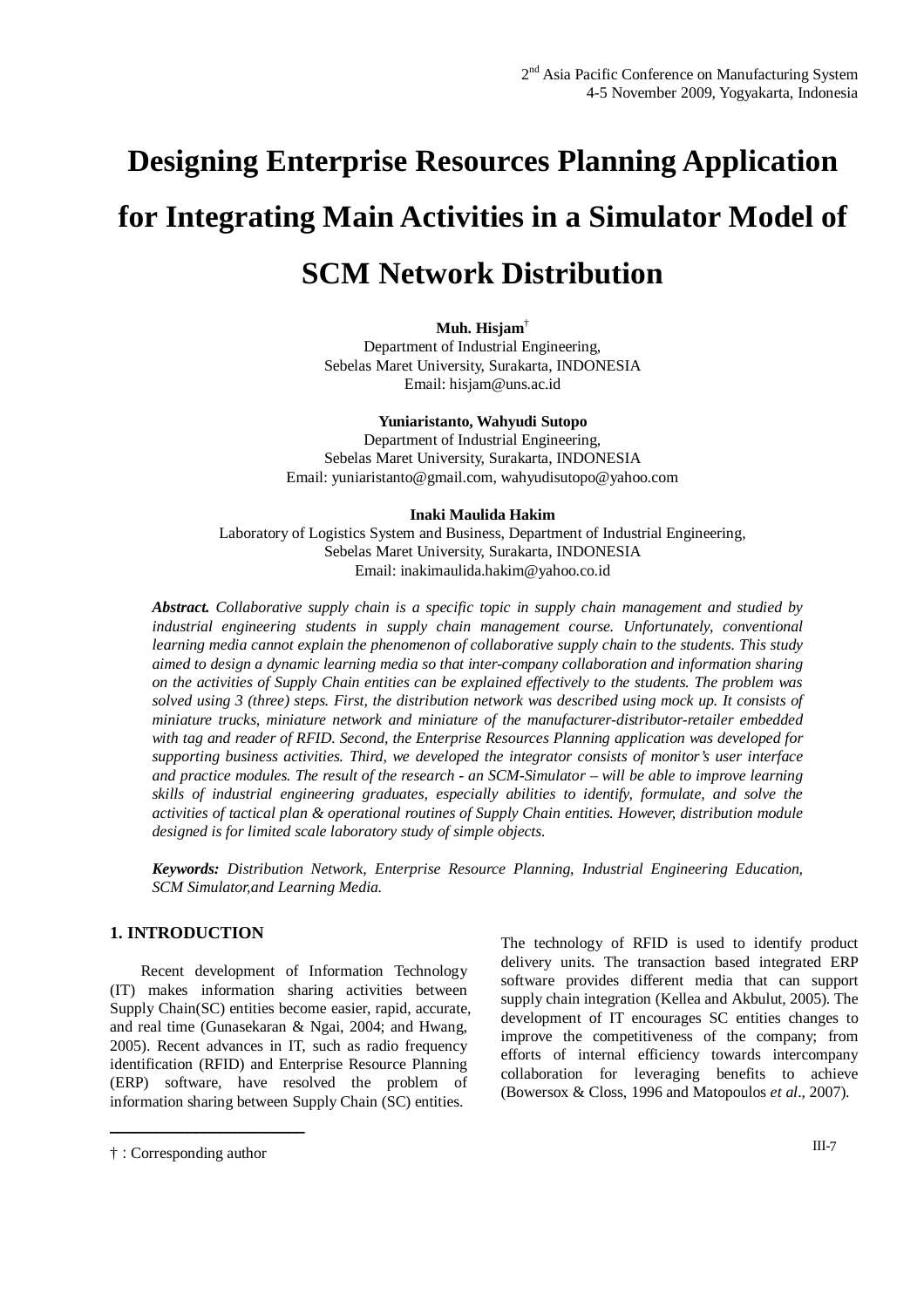The collaborative SC is one specific topic in Supply Chain Management (SCM) and this topic is studied by Industrial Engineering (IE) Students in SCM course. However, learning is need a complex craft, but the skills required to do it effectively can be taught. Unfortunately, conventional learning media (static learning media with a multimedia slide show) cannot explain the phenomenon of information sharing and collaboration between the entities of SC to students. So, for the learning process of SC course needs innovative teaching and learning methods to improve the ability of our students to solve complex problems in collaborative SC. Trend of IT, especially ERP and RFID, can be utilized for the development of learning media in Industrial Engineering Education especially in study of SCM. This study aimed to design a simulator model as a dynamic learning media so that inter-company collaboration and information sharing on the activities of SCM's entities can be explained effectively to the students.

## **2. 2. TERMINOLOGY AND LITERATURE REVIEW**

## **2.1. Supply chain management**

Supply Chain Management (SCM) is the integration of key business processes from end user through original suppliers that provides products, services, and information that add value for customers and other stakeholders (The Global Supply Chain Forum, Lambert & Cooper, 2000). The evolution of the development of SCM science begun in 1960's when most of manufacturers focused in the primary operation strategy to minimize unit production cost (Ming & Zhou, 2002). Ross (2003) exposed that the development of SCM concept was based on the fact in 1960's when manufacturers were demanded to decrease production cost and the development of information technology – especially internet- supports manufacturer to be more efficient. The efficiency is not only in the scope of manufacturer itself but also with its partners involved in the supply chain network by collaborating to increase capability level in operation and market.

Christopher (1998) divided the evolution of SC to 4 (four) stages to reach integrated SC. Stage one is base line, the stage to accomplish the firm's business function independently, such as purchasing, material control, production sales and distribution. Stage two is functional integration, the stage to integrate related functions, such as materials management, manufacturing management and distribution. Stage three is internal integration, the stage to integrate the whole function in the firm (internal supply chain). Stage four is external integration, the stage to integrate internal supply chain with suppliers and customers.

Chopra and Meindl (2004) devides SC Problems Area in the three levels of decision hierarchy. First, Competitive strategy analysis: i.e. location-allocation decisions, demand planning, distribution channel planning, strategic alliance, new product development, outsourcing, supplier selection, it selection, pricing and network restructuring. Second, Tactical plan analysis: i.e. inventory control, production/distribution coordination, order/freight consolidation, material handling, equipment selection and layout design. Third, Operational routines: i.e. vehicle routing / scheduling, workforce scheduling, record keeping, and packaging. One of areas of supply chain require further research is conceptual, analytical and simulation models for the design and implementation of supply chain management concepts and for solving the operational problems of the supply chain (Gunasekaran, *et al.* 2000).

#### **2.2. Industrial Engineering Learning Tools**

Curriculum of Industrial Engineering Department must accomplish the requirement that graduates have the ability to design, develop, implement, and improve integrated system that include people, meterials, equipment and energy. The program must include in-dept instruction to accomplish the integration of system using approriate analytical, computational, and experimental practices (ABET, 2002 and Augusti, 2007). To support that, it is necessary to provide the learning tools related. Learning tool is a tool to deliver the message of learning (Bovee, 1997). In this case, between lecturer and college students. Learning itself is a communication process between learner, teacher and teaching material.

 A good learning tool can activate learner in analytical, computational, and experimental practices of a course. In pedagogy, there are three studying theories are essentially discussed, that are Behaviorism, Cognitivism and Constructivism. In behaviorism, learning is based on models of stimulation and reaction. In behaviorism, the thinking processes are a "black box". In Cognitivism, thinking processes are brought to the foreground. One question at the cognitivism is how will declarative and procedural knowledge structures be formed? The Constructivism starts out from the theory that the recognizing subject does not show the reality passively, but the subject can only construct actively in the knowledge process. New knowledge must be realized, learned, experienced and integrated into the already available knowledge structure.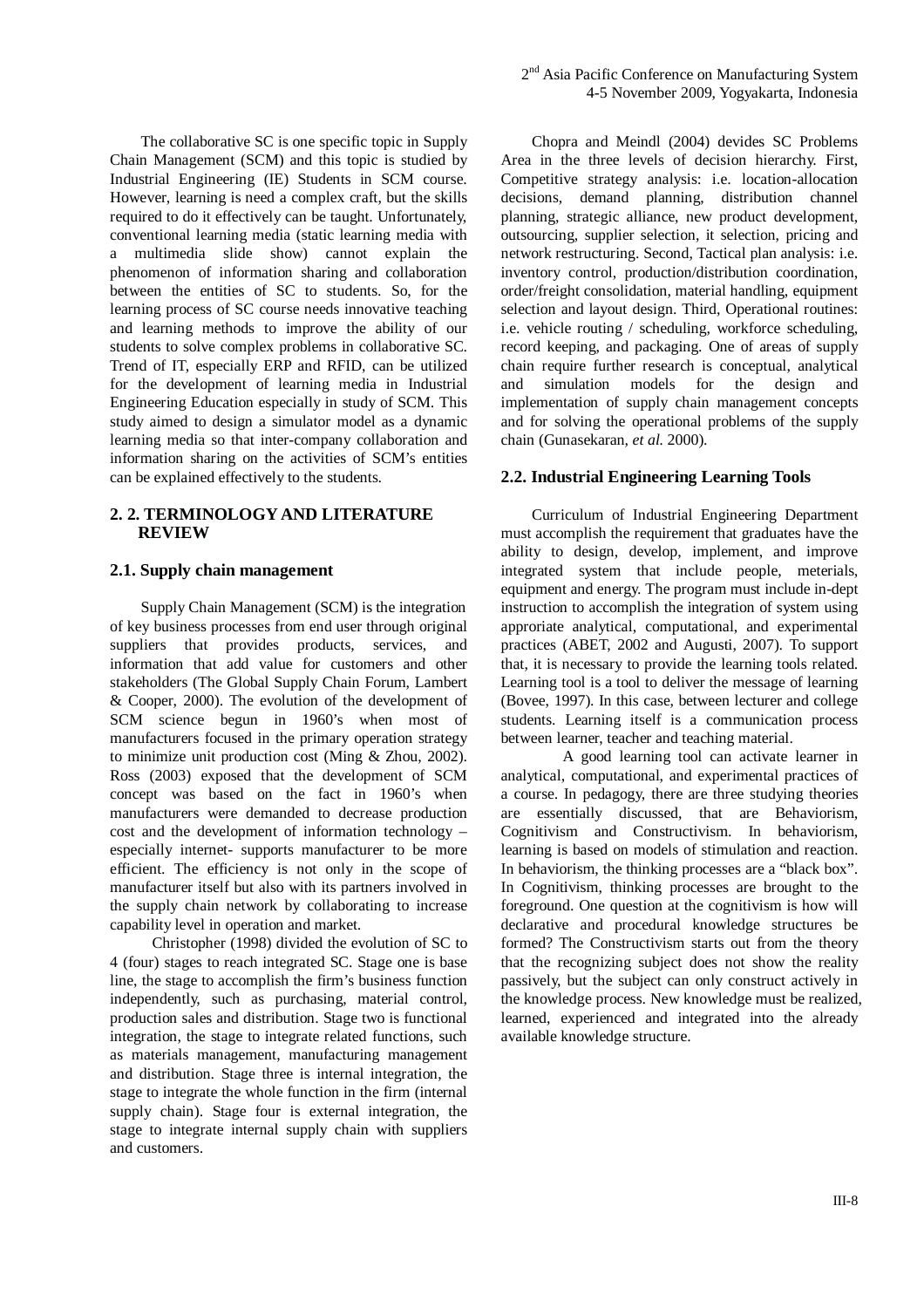## **2.3. An Alternative Learning Media for study of SCM**

In SCM study -especially collaborative SC- college students are supposed to be able to recognize, understand, and experience the problems related to inter-company collaboration and information sharing between SC Entities. So we propose learning media based on constructivism teaching by using multimedia. Interactive multimedia is a powerful tool for study SCM that can be used in many different ways, such as support to class presentations, tutorial for off-class consultancies or complementary activities, virtual laboratories, and simulators. Multimedia learning media are helpful in conveying subject matter to students. Media-based instruction methods have the ability to dramatically increase efficiency in the classroom and capture students' attention (Jimenez, 2006). The SCM-Simulator focuses in aiding students learning one specific topic in SCM. It is collaborative SC. This topic is covered in a senior-level course taught, Supply Chain Management, in the Department of Industrial Engineering at the University of Sebelas Maret. This course thus provides an ideal the integration of key business processes from manufacturer to retailer. The third-level of heading follows the style of the second-level heading. Avoid using more than third level for heading.

#### **3. RESEARCH METHODOLOGY**

We proposed a SCM-Simulator so that intercompany collaboration and information sharing on the activities of SCM's entities can be conveyed, realized, learned, and experienced by students. The phenomenon problem was solved using 3 (three) steps as shown in Figure 1. First, the development of SC network was made from mock up and consists of miniature trucks, miniature track network and the manufacturerdistributors-retailers embedded with tag and reader of RFID as an instrument for information sharing activities. Second, the ERP application was developed with Microsoft Access 2003 and Borland Delphi 7.0 for describing major business activities that occurred in the manufacturer-distributors-retailers. Third, the integrator was developed consists of user interface design and practice modules of dynamic learning media that can bee used as learning media in study of SCM.

## **4. THE MODEL OF SCM NETWORK DISTRIBUTION**

 Concept that bases the scenario of SC distribution Network is a need to develop an optimal supply chain network configuration model to be able to provide products in the right quantity, the right specification, and the right time to consumers but the total cost incurred is minimal. SC Network Model is used to describe the activity of distribution based on SC Collaboration scenarios on Business Process Model Proposed. On the development of the SCM Simulator, the SC Network that was developed consists of 1 manufacturer, 2 distributors, and 3 retailers as shown in Figure 2.



Figure 1: The development of a SCM-simulator



Figure 2: The Design of SC Network Distribution

The next is the facility lay out planning to design the mock-up of Network Distribution. It consists of miniature of object study, miniature of SC entities, miniature of truck as transportation mode, and miniature of truck tracks. Data of products structure is stored in RFID tag. RFID Reader is installed in the miniature of SC entities to read data in RFID tag based on the scenarios of the SC Collaboration in the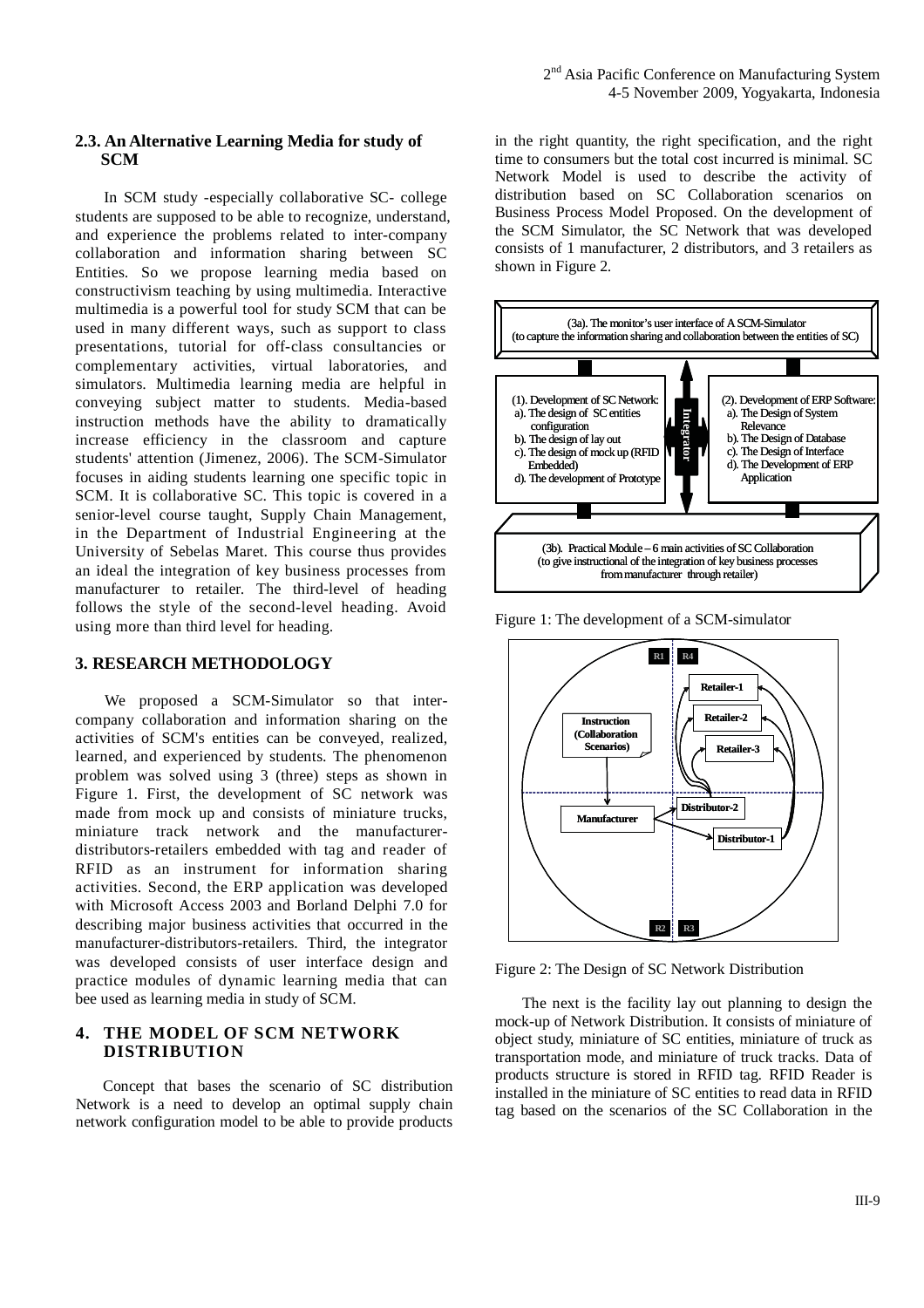Business Process Model Proposed. The mock-up of distribution network is made of truck toys, ivory paper, plywood, and wood. Figure 3 shows example of tag and reader. Figure 4 shows the mock-up design of distribution network.



Figure 3: Example of tag and reader



Figure 4: The mock-up design

# **4.2. The Design of Business Process Collaboration**

Considering that the scope of business activities in a collaborative SC is very broad, so the focus of this SCM-Simulator is the activities of tactical plan and operational routines mentioned in Chopra and Meindl (2004). The business activities simulated consist of 6 main business activities as follow:

- i). order consolidation, order planning activity to minimize order cost and transportation cost from supplier to manufacturer,
- ii). receiving/record keeping, product receiving activity from manufacturer to supplier,
- iii). inventory control, inventory management to achieve the service level determined with minimum cost,
- iv). coordination distribution, distribution planning activity to minimize transportation cost from distributor to retailers,
- v). freight consolidation, delivery planning activity to minimize transportation cost from supplier to retailers, and
- vi). Vehicle routing /scheduling, product handling activity to minimize transportation cost from supplier to retailers, so it needs route and schedule arrangement.

Interaction between manufacturer-retailers in the six business activities based on the distribution of the product family of Air Minum Dalam Kemasan - AMDK - (Bottled Drinking Water) as mentioned in Hisjam *et al.* (2008). AMDK business model is used as a reference of entities in manufacturer. Then, business model developed by creating collaboration in doing business processes between distributors and retailers entities. Figure 5. shows proposed business process to ease in designing the system.





#### **4.3. The Framework of an SCM-Simulator**

Dynamic-physical model and application program are integrated a miniature simulator. The integration considers facility layout of miniature object study, software and integrator. Laboratory of Logistics System and Business, Department of Industrial Engineering, Sebelas Maret University, has built a prototype of an SCM-Simulator (mock-up dimensions: 120 cms x 90 cms) and the Framework of an SCM-Simulator shows in Figure 6.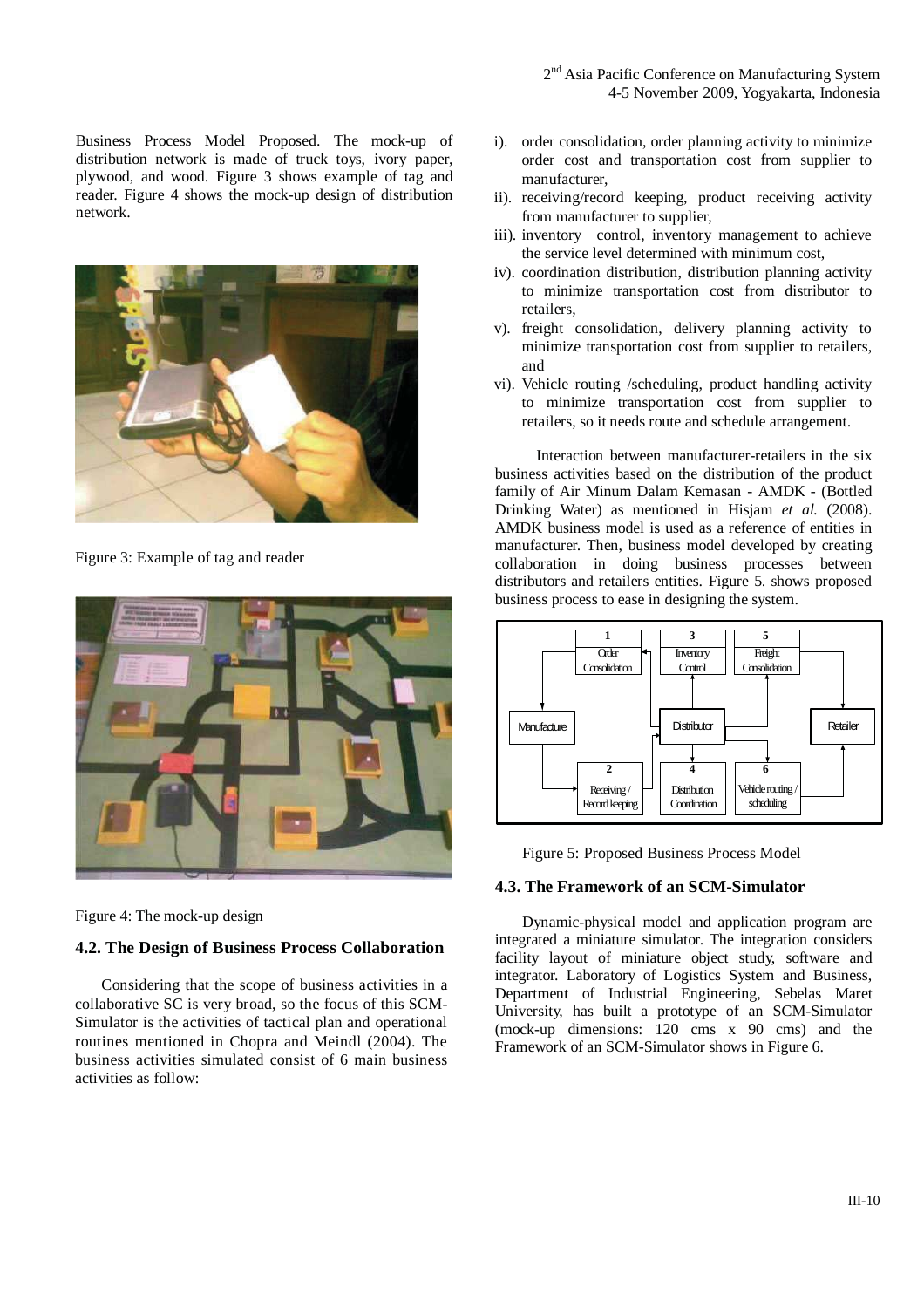

Figure 6: The Framework of A SCM-Simulator

# **5. THE DESIGNING OF ERP APPLICATION**

In this step, we modeled the business processes using DFD because DFD is one of the most popular methods for functional modeling approach. The approach was chosen because the nature of the organization which is developed based on functionalities that performed by each entities. We used DFD to model them in level 0 and in level 1 using 4 diagrams. Based on the DFD, we designed the information system. Figure 7 and 8 shows the example of DFD level 0 and level 1 respectively.



Figure 7: level O DFD, Distribution system



#### **5.1. Database**

We use RDBMS (Relational Database Management System) concept to support the business processes. This concept chosen because it is familiar to software developers and there are many application exist, include open source applications. Based on the DFD developed of each module, we design tables needed in database and after normalization process we need 9 tables and the table relation showed in Figure 9.



Figure 9: Table Relation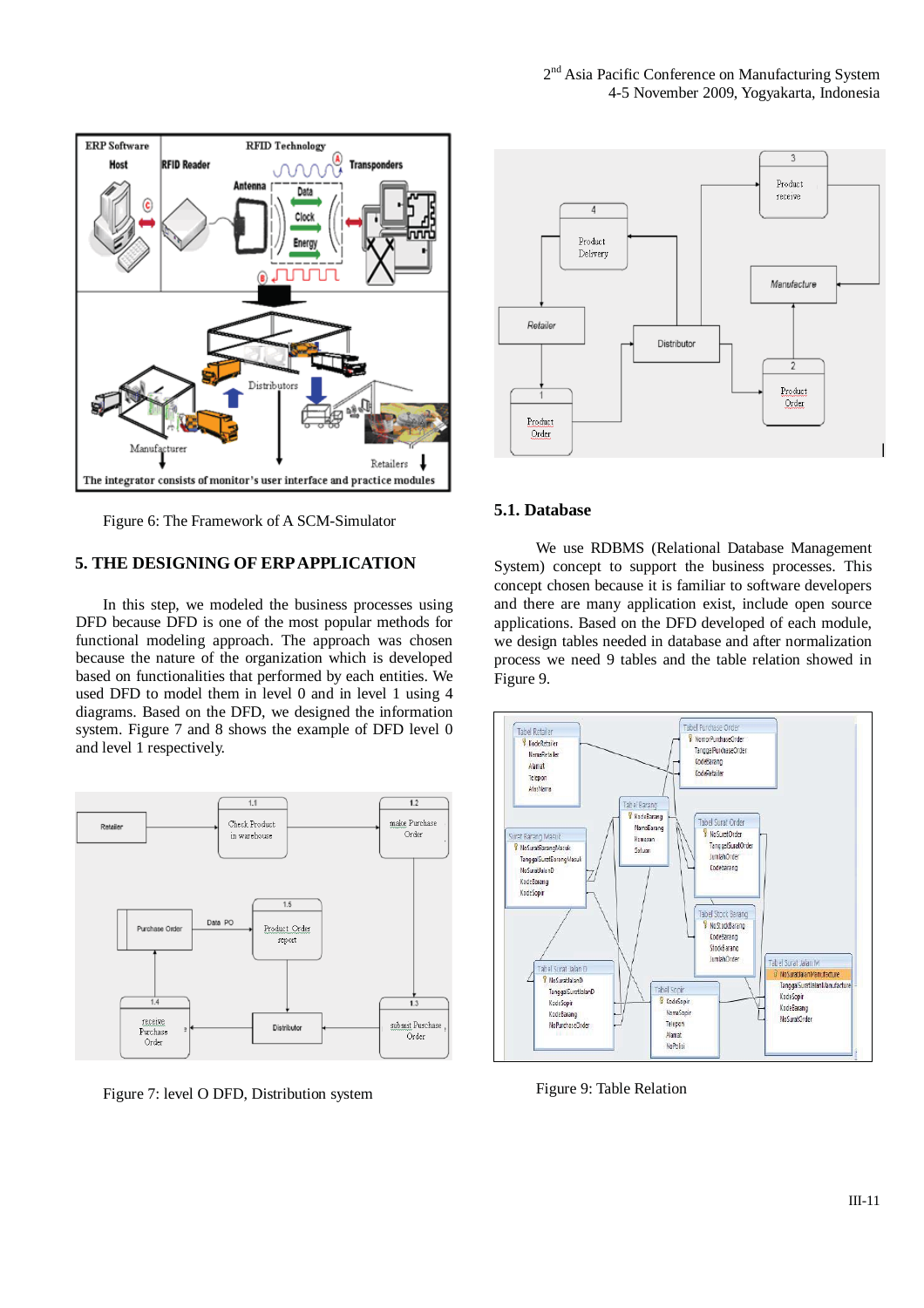## **5.1 User Interface**

User interface is designed to ease user to interact with the information system. The user interface is written in Bahasa Indonesia, because the users are Indonesian. The user interfaces designed are 4 forms for master data and 6 forms for transaction data; 4 documents and 5 reports. The outputs of user interface are in monitor screen and in printer. Figure 10 to 12 are examples of user interface.

## **5.2 Validation**

The aim of validation is to ensure that the information system can perform as it should be. The validation was conducted using dummy data. The information system designed should be able to: (i) ease data management, (ii). ease document making and control, and (iii). support the communication between SC entities. This validation was performed to know whether the information system designed is useful to support the communication between SC entities. The results of validation was that the information system can achieve the aim of designing the information system.

## **6. CONCLUSION**

The simulator model of SC network distribution presented reveals a new dimension of industrial engineering learning media. The simulator model of SC can be used as a dynamic-learning tool to explain college students about phenomena of information sharing and collaboration between the entities of SC through learning process in class and in laboratory practice. The interaction is the tool key feature of SCM-Simulator and consists of three components, that are ERP Software, Mock-up with RFID and Practice-Modules.

This dynamic-learning tool can be used to improve learning abilities of IE graduates, especially abilities to identify, formulate, and solve the activities of tactical plan and operational routines of SCM's entities. The simulator model designed gives beneficial for both students and tutors although it was designed for limited scale laboratory study of simple objects. Furthermore, The simulator model of SCM designed has to be improved to increase the capability to handle more complicated objects and more business activities.

| Kode<br>Nama |                          | Kode<br>▶ 81500 | Name<br>BOTOL 1500 mil      | <b>Selvan</b><br><b>PCS</b> | <b>Kemasan</b><br><b>Botol</b> |  |
|--------------|--------------------------|-----------------|-----------------------------|-----------------------------|--------------------------------|--|
| Saturn       |                          | 80500           | ROTOL 600 mil               | POS                         | Rotof                          |  |
|              | $\overline{\phantom{a}}$ | GOOts           | BOTOL GALON 19 L            | <b>PCS</b>                  | Bond                           |  |
| Kenasan      | Ξ                        | 80000<br>C0240  | BOTOL 300 ml<br>CUP 240 mil | PCS.<br><b>PCS</b>          | Bond<br>gelas plastà           |  |
|              |                          |                 |                             |                             |                                |  |
|              |                          |                 |                             |                             |                                |  |

Figure 10: User Interface sample of a form, a product form

|                                      |                   | Telp/Fax: 0271632110<br>e-mail: ti@uns.ac.id | LAB. SISTEM LOGISTIK DAN BISNIS<br>Jln. Ir., Sutami 36A SOLO 57162 |               |  |  |  |
|--------------------------------------|-------------------|----------------------------------------------|--------------------------------------------------------------------|---------------|--|--|--|
| <b>SURAT JALAN MANUFAKTUR</b><br>. . |                   |                                              |                                                                    |               |  |  |  |
| $\Omega$<br>00019                    | BOTOL GALON 19 L. | PCS.                                         | Botol                                                              | 12            |  |  |  |
| Penerima                             |                   | Sopir                                        |                                                                    | PT. Coca Cola |  |  |  |
|                                      |                   |                                              |                                                                    |               |  |  |  |
|                                      |                   |                                              |                                                                    |               |  |  |  |
|                                      |                   |                                              |                                                                    |               |  |  |  |
|                                      |                   |                                              |                                                                    |               |  |  |  |
|                                      |                   |                                              |                                                                    |               |  |  |  |

Figure 11: User Interface sample of a document transaction, a deliver letter document

| LAB. SISTEM LOGISTIK DAN BISNIS<br>Jln. Ir., Sutami 36A SOLO 57162<br>Telp/Fax: 0271632110<br>e-mail: ti@uns.ac.id<br>Stok barang periode 9/1/2009 S/d 9/19/2009 |              |                  |          |                |          |             |
|------------------------------------------------------------------------------------------------------------------------------------------------------------------|--------------|------------------|----------|----------------|----------|-------------|
| Pão.                                                                                                                                                             | Kode         | Nama             | Saldo    | Masok          | Kekiar   | Saldo Akhir |
|                                                                                                                                                                  | <b>B1500</b> | BOTCL 1500 ml    | 120      | $\overline{a}$ | ū        | 120         |
|                                                                                                                                                                  | <b>B0500</b> | BOTOL 600 ml     | $\Omega$ | ö              | o        | $\Omega$    |
| <sub>3</sub>                                                                                                                                                     | G0019        | BOTOL GALON 19 L | 96       | $\alpha$       | o        | 96          |
| 4                                                                                                                                                                | 80300        | BOTCL 300 ml     | 14400    | o              | n.       | 14400       |
| ĸ                                                                                                                                                                | C0240        | CUP 240 ml       | 1440     | n              | $\Omega$ | 1440        |
|                                                                                                                                                                  |              |                  |          |                |          |             |
|                                                                                                                                                                  |              |                  |          |                |          |             |

Figure 12: User Interface sample of a report, an inventory report